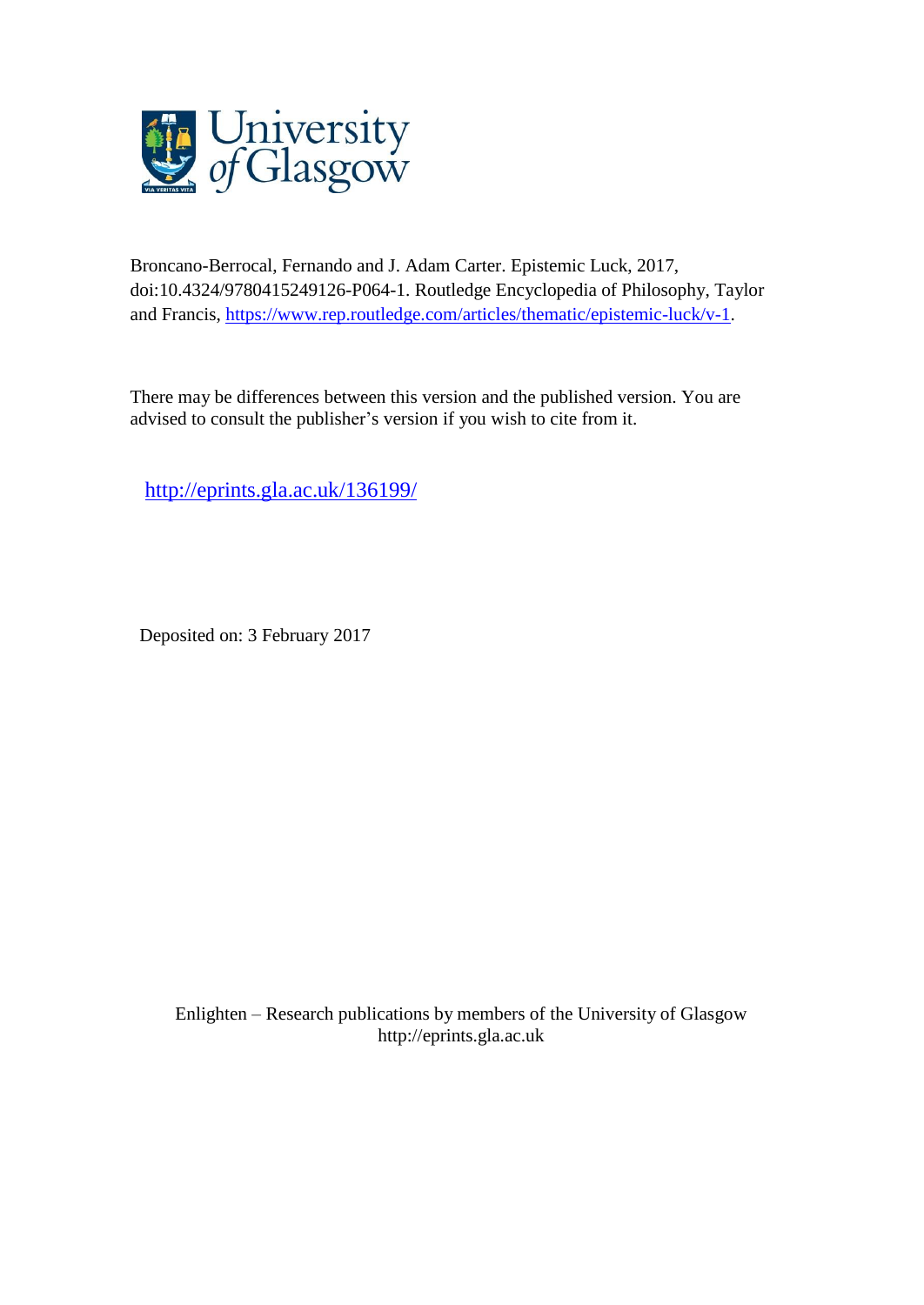For *Routledge Encyclopaedia of Philosophy*, (ed.) T. Crane (London: Routledge).

## **Epistemic Luck**

Fernando Broncano-Berrocal *&* J. Adam Carter

*University of Copenhagen* and *Eidyn Research Centre, University of Edinburgh*

In almost any domain of endeavour, successes can be attained through skill, but also by dumb luck. An archer's wildest shots occasionally hit the target. Against enormous odds, some fair lottery tickets happen to win. The same goes in the case of purely cognitive or intellectual endeavours. As inquirers, we characteristically aim to believe truly rather than falsely, and to attain such standings as knowledge and understanding. Sometimes such aims are attained with commendable competence, but of course, not always. *Epistemic luck* is a species of luck which features in circumstances where a given cognitive success—in the broadest sense, some form of cognitive contact with reality—is attained in a manner that is (in some to-be-specified sense) interestingly lucky—viz., chancy, accidental or beyond our control. In the paradigmatic case, this involves the formation of a belief that is luckily true, and where the subject plausibly deserves little credit for having gotten things right. Although the literature on epistemic luck has focused predominantly on the relationship between luck and propositional knowledge—which is widely taken to (in some sense) *exclude* luck—epistemologists are increasingly exploring the compatibility of epistemic luck with other kinds of epistemic standings, such as knowledge-how and understanding.

- 1. Epistemic luck and propositional knowledge
- 2. Theories of luck: probabilistic, lack of control, and modal.
- 3. Malignant and benign epistemic luck
- 4. Challenges to the anti-luck platitude: a priori and experimental
- 5. Epistemic luck and knowledge-how
- 6. Epistemic luck and understanding
- 7. Epistemic luck and epistemic risk

#### **1. Epistemic luck and propositional knowledge**

The following is near-platitudinous in epistemology (see Epistemology):

**Anti-luck platitude**: For all *S*,  $p$ , if *S knows* a proposition,  $p$ , then *S*'s belief that  $p$  is (in some to-be-specified sense) not 'true by luck'.

As Jonathan (Dancy 1985, 134) puts it, the platitude that knowledge excludes luck '[…]was just the point of the Gettier counterexamples; nothing in the tripartite definition excluded knowledge by luck' (see also Zagzebski 1996, 283; Pritchard 2017a, §2) (see Gettier problems; Knowledge, concept of). Moreover, it is common practice to dismiss an analysis of knowledge as materially inadequate if the analysis is clearly incompatible with this platitude (e.g., Chisholm 1989, 93) (see Chisholm, Roderick Milton (1916-1999)). For example, it is often with reference to the anti-luck platitude that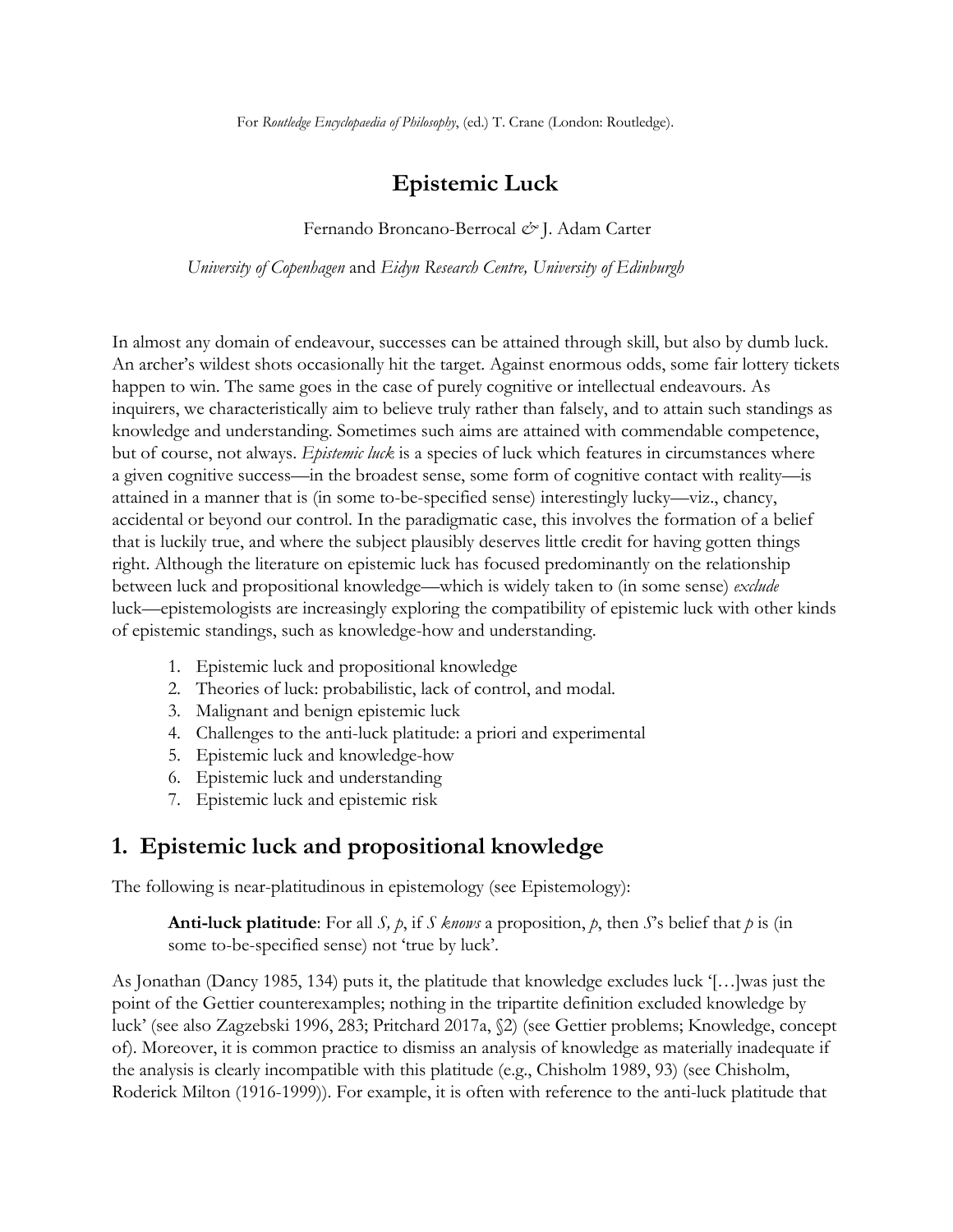epistemologists explain why Alvin Goldman's (1967) early causal theory of knowing is unsatisfactory (e.g., Ichikawa and Steup 2014, §4) (see Knowledge, causal theory of).

If it can be determined in what precise sense knowledge excludes luck—and correspondingly in what sense or senses knowledge *tolerates* luck, as it surely does in some fashion—then we will have gained an important insight into the nature of knowledge, conceived of as a standing that is essentially luck-resistant in some specific way (e.g., Pritchard 2005; 2007). Moreover, clarity on the matter of just how knowledge excludes luck could also provide useful insights into what makes knowledge valuable in a way that mere (unknown) true belief is not (e.g., Kvanvig 2003; Pritchard 2009; Haddock, Millar,  $\mathcal{O}$  Pritchard 2010) (see Belief and knowledge; Epistemic value).

However, the utility that the notion of epistemic luck stands to have in the theory of knowledge depends importantly on how satisfactorily (at least) three distinct (though interconnected) issues can be addressed. These issues have to do with (i) the philosophy of luck, more generally, of which epistemic luck is a species; (ii) the distinction between malignant and benign epistemic luck, *vis-à-vis* propositional knowledge; (iii) recent a priori and experimental challenges to received epistemological thinking about the relationship between knowledge and luck.

## **2. Theories of luck: probabilistic, lack of control, and modal**

Given that luck is a variety of the more general phenomenon of luck, it is natural to suppose that a viable theory of epistemic luck will be premised upon a more general account of luck. But it is highly contentious amongst philosophers—in epistemology, and elsewhere—what counts as *luck*, in the more general sense (e.g., Lackey 2008; Hales 2014) and how it relates to similar phenomena such as chance and fortune (e.g., Pritchard 2005; Pritchard and Whittington 2015; Broncano-Berrocal 2016).

To start with, a natural way to think of luck (shared in science and mathematics) takes into account the characteristic probabilistic profile of lucky events. In this sense, the *probabilistic account of luck* has it that an event is lucky if it was objectively unlikely prior to its occurrence (Baumann 2014). But although paradigmatic instances of luck (such as winning a fair lottery) fulfil this probabilistic profile, not all lucky events are unlikely prior to occurrence. If holding a winning ticket is the only way in which lottery participants can escape a painful death, holding a loser ticket represents a stroke of bad luck for anyone taking part in such a deathly game. But the probabilistic account delivers the wrong verdict. After all, the probability of losing and consequently dying is high, given the odds. This indicates that, while *most* lucky events are (prior to occurrence) unlikely, there might also be highly probable lucky events.

A related probabilistic view has it that lucky events are subjectively unlikely, i.e., events whose occurrence is unlikely from the agent's perspective (Latus 2003). At first blush, the view might enjoy some plausibility, since luck is an agent-relative concept. On reflection, however, modelling luck as a perspectival notion (in terms of subjective probability) fails to capture our salient intuitions about how the concept should be applied. For instance, the view entails that firm believers in fate are never lucky, because anything that happens to them is (from their perspective) irremediably bound to happen. But if they won a fair lottery, it would be hard to deny that they are *actually* lucky, which is compatible with saying that they are *apparently* lucky (see Rescher 2014 for the distinction between apparent and actual luck).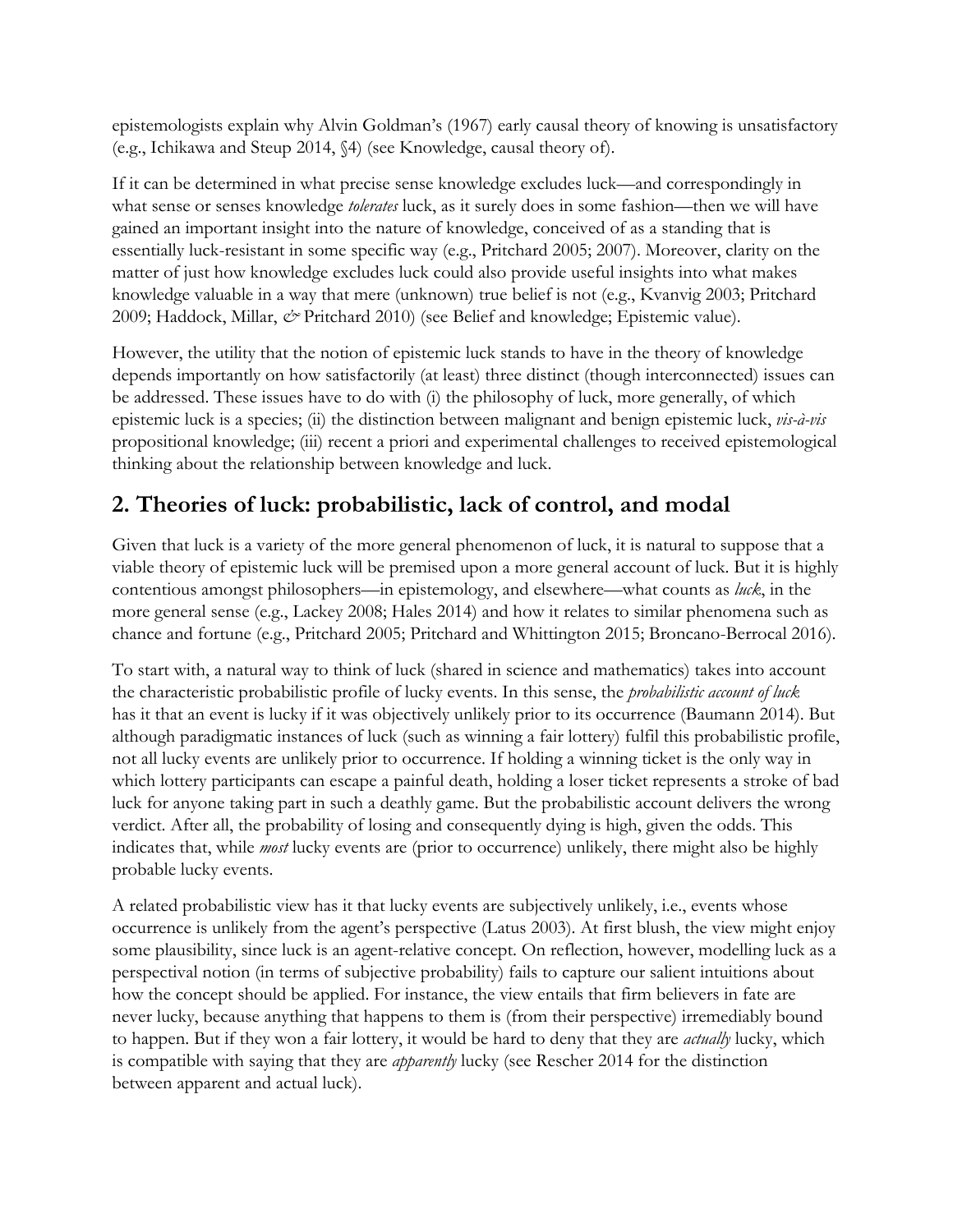According to a more popular account of luck*—the lack of control account* (e.g., Zimmerman 1987; Coffman 2009; Riggs 2009; Broncano-Berrocal 2015)*—*an event is lucky for a given agent just when (in short) it is significantly enough beyond that agent's control. The appeal of the view not only stems from the fact that it successfully accounts for paradigmatic cases of luck (e.g., lottery outcomes are typically beyond our control), but also from its liberal stance concerning the likelihood that lucky events should have: since the view is silent on the probabilistic profile of lucky events, it is compatible with attributing luck to events whose occurrence was (objectively or subjectively) likely or unlikely.

Nonetheless, it has been objected that lack of control over an event does not suffice for the event to be lucky (Lackey 2008). Many nomic necessities (e.g., sunrises) are certainly beyond our control, but that of course does not make them instances of luck. In reply, lack of control theorists try to distinguish further senses of the notion of control to argue that, despite appearances, sunrises and other relevant nomic necessities can be, to some extent, under our control. Following this strategy, Wayne Riggs (2009) and Fernando Broncano-Berrocal (2015) grant that we certainly do not exert any causal influence over sunrises and akin events (i.e., we do not have causal control over them) but argue that luck-excluding forms of control also include our ability to exploit such events in favour of our interests or our natural disposition to monitor them and to competently rely on their occurrence for achieving basic aims (such as waking up).

Finally, a view that also enjoys great popularity is the modal account of luck, whose core thesis is that lucky events are events that could easily have not occurred, where the notion of easy possibility of non-occurrence is typically cashed out in terms of closeness to the actual world (Pritchard 2005; 2015). In this sense, the modal account holds that (actual) lottery winners are lucky because they would lose in close possible worlds, or less technically, in situations that are similar to the actual or real one (see Possible worlds).

Despite its popularity, the modal view has been contested too. One flaw is that it does not seem to account for lucky events that arise out from coincidences whose components are sufficiently modally robust. To exemplify, if someone firmly decides to place a treasure at location *L*, places it (and would not have placed it at any other location), while at a later time (and in a completely independent manner) someone else (with the same determination) decides to dig the ground of *L*, digs it, and discovers the treasure, the happy discovery would still occur in close possible worlds (Lackey 2008). After all, the two persons were fully determined to carry out their respective actions. But while the discovery is clearly lucky (insofar as it arises out of a fortuitous coincidence), the modal account predicts, wrongly, that it is not.

In reply, J. Adam Carter and Martin Peterson (2016) argue that examples of this sort do not speak against every modal account, but only against closeness accounts. Like Pritchard, they think that luck is modal in nature, but unlike him, they do not believe that luck is solely sensitive to what could easily have not occurred, but also (although not with the same weight) to how things stand in remote (i.e., non-close) possible worlds. They tweak the modal account accordingly so as to ultimately argue that the intuitive verdict that the discovery of the treasure is a stroke of luck (at least partially) derives from the fact that such an event would fail to occur in distant possible worlds. For a related reply to such cases, see also Pritchard (2014).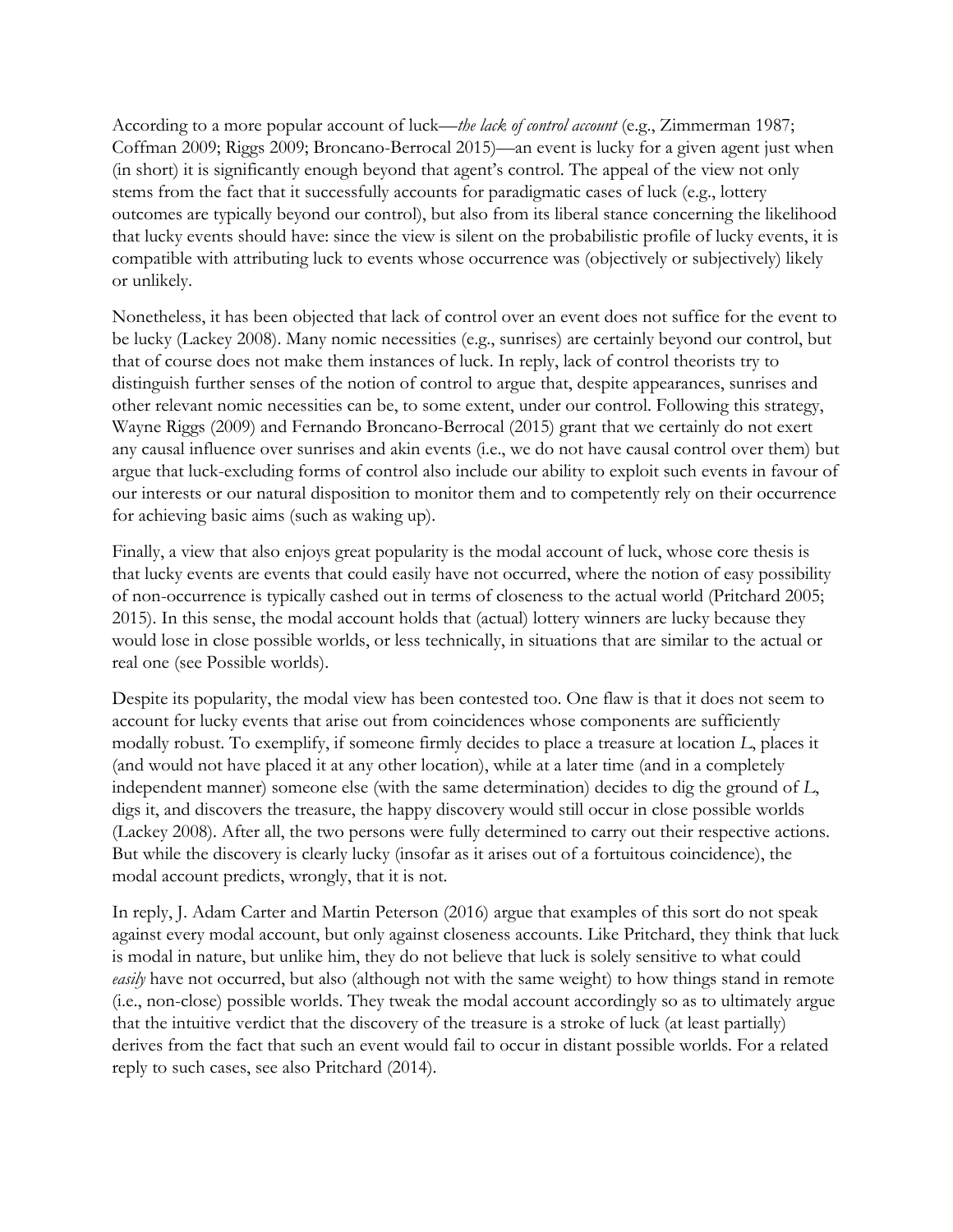Although the growing literature on luck has not reached an agreement on the nature of luck yet, most luck-theorists are confident that the ongoing conceptual work will help illuminate the nature of epistemic luck as well (but see Ballantyne 2014 for a divergent opinion in this regard). In fact, as we will see next, epistemic luck is just mundane luck affecting factors that are necessary for knowledge.

# **3. Malignant and benign epistemic luck**

Even if the more general phenomenon of luck were clearly in view, it remains that *some* kinds of luck seem perfectly compatible with knowledge, as there are multiple senses in which it might be down to luck that the beliefs we have are true, even when these beliefs are known. Distinguishing knowledge-undermining from innocuous epistemic luck is accordingly a central project in the contemporary epistemic luck literature, a project that has been mainly carried out by Duncan Pritchard (2005) drawing on work by Peter Unger (1968).

Pritchard's methodological approach to taxonomizing varieties of epistemic luck consists in distinguishing several factors that are uncontroversially taken to be necessary for knowledge and in seeing what happens to our epistemological intuitions when they obtain by luck. In this way, the distinguished varieties of epistemic luck are classified as 'malignant' or 'benign' depending on whether or not they have the capacity to undermine knowledge.

Let's consider some examples of benign epistemic luck. Firstly, it is a platitude that in order to know agents need not only to exist, but also to possess the relevant physical and psychological constitution. In this way, it might be a matter of luck that someone ends up being so constituted, but such *capacity luck* is not necessarily incompatible with knowledge, at least if that person exercises the relevant luckily acquired cognitive faculties competently. Analogously, it might be entirely down to luck that there is a truth-maker for the believed proposition, but such *content luck* does not undermine knowledge either. If, after a fair qualifying round draw, it is by luck that your favourite team will start playing away, the luck in play does not obviously prevent you from coming to know the true proposition that your team will start playing away.

Finally, it is entirely possible that, due to sheer luck, someone ends up having access to a certain batch of evidence (see Evidence). For example, Sherlock Holmes may have got his (conclusive) evidence that the butler is the murderer by accidental eavesdropping. *Evidential luck*, however, is not knowledge-undermining, because the luckiness of the evidence does not necessarily transmit to knowledge. Sherlock's evidence, in a way, puts him in a position to know, but just as being by luck in a position to play basketball does not make Michael Jordan's shots lucky, being by luck in a position to know does not make Sherlock's knowledge lucky. After all, Sherlock's reasoning capacities remain extremely reliable no matter how fortunate he is to be in a position to exercise them.

By contrast, if after acquiring his evidence (luckily or not), Sherlock gets things right by luck, he fails to know regardless of the truth value of his beliefs. Suppose that (luckily or not) he overhears a conversation in which the butler tells to a (supposed) accomplice 'Do not worry, I killed him' and that, on that basis, he comes to believe that the butler is the murderer, which is true, as a matter of fact. However, also suppose that (here comes the Gettier-style twist) with the pronoun 'him' the butler was not referring to the (human) victim, but to his own dog, who got rabies. In this way, Sherlock comes to form a true belief, but by sheer luck. This sort of *veritic luck* is called *intervening*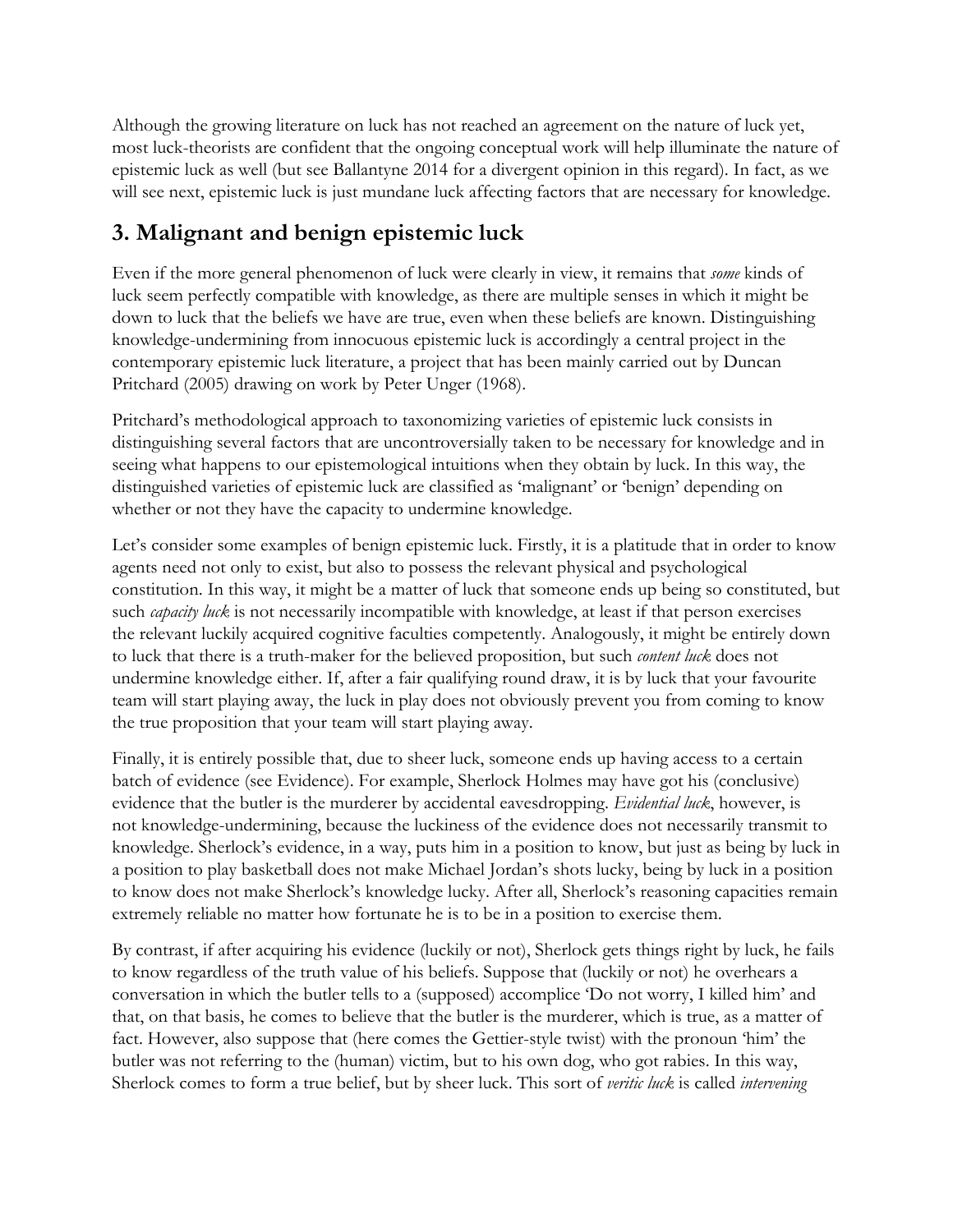*epistemic luck* (because it is as if luck intervened in the way the agent's belief hits, so to speak, the truth), and it's the kind of luck involved in standard Gettier-style cases like the previous example.

Non-standard Gettier-style cases, however, involve a different sort of veritic luck called *environmental epistemic luck*. In the famous barn façade case (Goldman 1976), a driver, Henry, forms the lucky true belief that there is a barn right in front of him by directly looking at the only real building in an area full of indistinguishable barn façades that he could easily have erroneously believed to be real barns. Unlike in standard Gettier-style cases, in these sorts of cases luck does not directly intervene in the way the subject forms his belief. Instead, the environment is such that possibilities of error could easily have become actual. In this way, since it is a matter of chance that such a thing does not end up being the case, the resulting true beliefs are formed in an environmentally lucky fashion (but see McKinnon 2014 for criticism on the distinction between intervening and environmental luck).

Epistemic luck might also operate at the reflective level. Consider professional chicken-sexers, who are very reliable in distinguishing male from female chicks. It might be the case that some of them turn out to be mistaken about their reliable cognitive performances, for instance, by holding false beliefs about the nature of their belief-forming methods (e.g., they might think that they are tracking olfactory instead of visual or tactile cues) or by being unconfident about their own reliability (see Reliabilism). Pritchard (2005) argues that subjects in such an epistemic position are reflectively lucky, not because they would get things wrong in standardly ordered close possible worlds (as it happens with veritic luck), but because they would get things wrong in the closest possible worlds that are *consistent with what those subjects can know by reflection alone in the actual world*. Nonetheless, it is an open question whether or not this special kind of epistemic luck, *reflective luck*, undermines knowledge. Most externalists would surely endorse the negative claim (see Internalism and externalism in epistemology). After all, they reject that we need reflectively accessible grounds to know and, in this sense, they would be happy to claim that a belief can be both reflectively lucky and knowledge.

### **4.Challenges to the anti-luck platitude: a priori and experimental**

A third central project for anti-luck epistemologists is to address two very different forms of scepticism about the insight that knowledge excludes luck. One such strand of argument has been advanced on *a priori* philosophical grounds (e.g., Hetherington 1998; 2013; Baumann 2014) (see A priori). For example, according to Stephen Hetherington (1998, 456), the anti-luck platitude articulated in §1 rests upon what he terms the 'Epistemic Counterfactuals Fallacy', according to which actual lack of knowledge is inferred from counterfactual lack of knowledge. Such a fallacy is committed, Hetherington claims, by epistemologists who fail to attribute knowledge in certain cases simply because the agent in question could easily have not known. As Hetherington puts it, when diagnosing the classic barn façade case, 'Epistemologists infer from the fact that Henry would be deceived if he were to continue his drive that he does lack knowledge' (Hetherington 1998, 456). Such an inference, he claims, confuses *genuinely* lacking knowledge with *almost* lacking it.

In response to this argument, Brent Madison (2011) has suggested that proponents of the anti-luck platitude should grant Hetherington's claim that it is fallacious to infer from the fact that one could easily have not known that *p*, that one thereby does not know that *p*. However, Madison argues that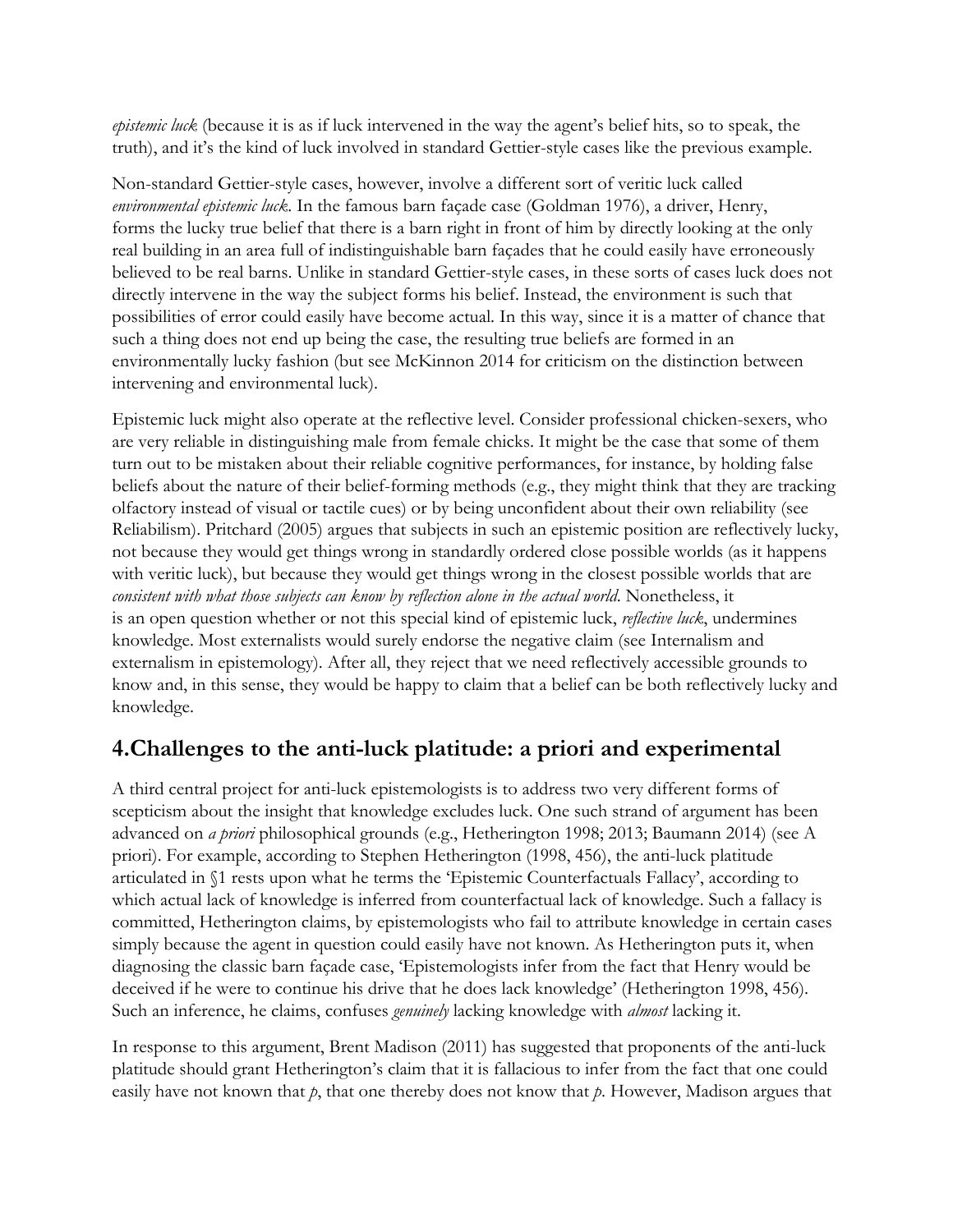this concession is ultimately not problematic for proponents of the anti-luck platitude because, *contra* Hetherington, proponents of the anti-luck platitude are not relying on this fallacious inference, even if they might appear to do so.

To appreciate Madison's rejoinder here, it will be helpful to recall again the distinction between *evidential* and *veritic* luck noted in §3. In cases of evidential luck, where one is lucky to possess the evidence one has, it is true that one could easily have failed to possess knowledge. However, the proponent of the anti-luck platitude is not committed to concluding in such a scenario where evidence is luckily acquired that one actually does lack knowledge. And this is for the reason, already outlined in §3, that what is crucial to the anti-luck platitude is not that one's knowing a proposition precludes one from being such that one could easily have not known that proposition; rather, the crucial commitment is the more refined claim that propositional knowledge precludes being such that, given how one has formed one's belief, one could easily have believed falsely. Thus, if the slogan that knowledge precludes luck—as it is traditionally defended—is false on *a priori* grounds, it need not be because the slogan relies on the fallacious reasoning captured by the Epistemic Counterfactuals Fallacy. For some additional arguments by Hetherington against the anti-luck platitude, see Hetherington (2013).

Another very different source of scepticism about the anti-luck platitude comes from the camp of experimental philosophy (see Experimental philosophy). In a recent study by John Turri (2016b), over 80% of participants surveyed attributed knowledge in a barn façade style case, despite the presence of environmental (veritic) epistemic luck. Similar results have been reported in other experimental studies (e.g., Colaco, Buckwalter, Stich *&* Machery 2014; Turri, Buckwalter *&* Blouw 2014). What to conclude from these results remains controversial. To the extent that folk judgments about knowledge, as reported in such experiments, should inform epistemological theories of knowledge, proponents of the anti-luck platitude incur at least some explanatory burden in light of these results. One strategy of response, championed by Timothy Williamson (2007), is to simply discount the evidential weight of folk judgments about philosophical thought experiments on the grounds that philosophical training is relevant to picking up on the relevant nuances of such cases. This expertise reply to the experimental data could be countered by critics of the anti-luck platitude on experimental grounds if experimental studies could also demonstrate that those with philosophical training are inclined to attribute knowledge in barn façade cases. On this point, however, what to make of the evidence is debatable. Recent results reported by Hovarth  $\dot{\mathcal{O}}$ Weigmann (2017, 11) and Carter, Pritchard and Shepherd (2016) indicate that while participants with self-reported philosophical expertise do in fact attribute propositional knowledge to some extent in barn façade style cases, they do so to a *lesser* extent than those without self-reported expertise. What to infer from this comparative data is open to philosophical interpretation.

#### **5. Epistemic luck and knowledge-how**

Recently, the question of whether knowledge-how is compatible with the kinds of epistemic luck that knowledge-that is generally regarded to exclude has been a point of contention between *intellectualists* and *anti-intellectualists* about knowledge-how (see Knowing how to). Intellectualists claim that knowledge-how is just a kind of propositional knowledge, viz., knowledge-that (i.e., Stanley and Williamson 2001; Stanley 2011). If this is right, then knowledge-how should be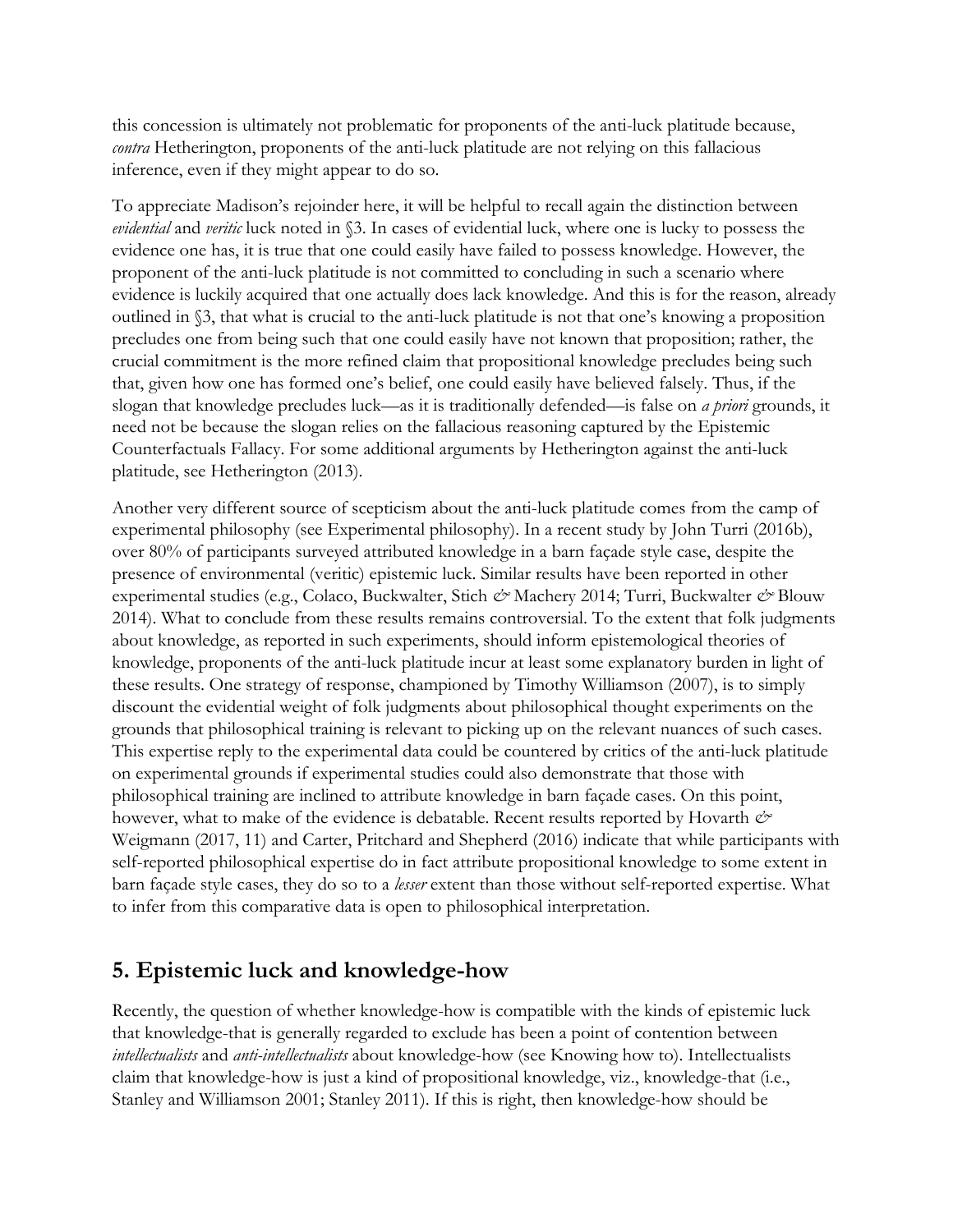compatible/incompatible with epistemic luck to the same extent as the items of propositional knowledge the anti-intellectualist identifies with knowledge-how, a point that intellectualists such as Stanley have explicitly granted (e.g., 2011, 215). However, Poston (2009), Cath (2011) and Carter and Pritchard (2015) have on the basis of different kinds of counterexamples, argued that this luck-based intellectualist prediction is not borne out, and that therefore, *contra* intellectualism, knowledge-how is not a kind of propositional knowledge.

Poston and Cath have in common that they think intervening veritic luck (of the sort canvassed in §3), which is granted to be incompatible with knowledge-that, is nonetheless compatible with knowledge-how. An example Cath relies on to make this point involves an individual, 'Charlie', who wishes to learn how to change a lightbulb and accordingly consults the 'Idiot's Guide to Home Repair'. Unbeknownst to Charlie, the guide was written by pranksters who filled the book with misleading and inaccurate instructions. However—and here is the twist in the tail—the text at the printer's was rearranged so that the entry under 'Lightbulbs' just so happened to include correct instructions, which Charlie relies on to successfully change the bulb. Cath's claim is that, firstly, Charlie intuitively knows how to change a light-bulb after reading these correct instructions. If this intuition is granted, then if intellectualism is correct, then Charlie must also know, of some way *w*, that *w* is the way for Charlie to change a lightbulb. However, as Cath points out, Charlie lacks such knowledge, given the presence of intervening luck. Thus, as this line of argument goes, intellectualism should be rejected.

Stanley (2011, 179) has since replied to such cases, on behalf of intellectualism, by claiming that Cath's argument overgeneralises so as to apply problematically to cases of knowledge-wh (e.g., knowledge-where, knowledge-when, knowledge-why, etc.). Regardless of whether Stanley's overgeneralisation strategy is viable (cf., Carter and Pritchard 2015, 448-9)—a point we lack the space to cover here—there remains a further way to challenge intellectualism on luck-based grounds which does not rely on the claim that intervening luck is compatible with knowledge-how.

According to this other strand of argument, defended by Carter and Pritchard (2015), knowledge-how is, contrary to what Cath and Poston have argued, incompatible with intervening epistemic luck of the sort that features in standard Gettier cases. However, they argue, *environmental* epistemic luck behaves differently with respect to knowledge-how and knowledge-that. The case they offer to make this argument is a variation on Cath's light-bulb case. Carter and Pritchard tweak the details so that we are to suppose that Charlie (unlike in Cath's original case) consults a genuine, authoritative guide to home improvement, instead of a guide made by pranksters but which only happened to be correct. The twist in the tail is that the genuine guide to home improvement happens to be on a library shelf, surrounded by fake guides which include inaccurate instructions for changing a lightbulb. In such a circumstance, Carter and Pritchard argue, Charlie by consulting the genuine guide knows how to change a lightbulb, despite (given the presence of environmental luck) there not being any way *w* such that Charlie knows *that w* is the way to change a lightbulb. Thus, the conclusion drawn is that knowledge-how is compatible with a kind of luck—viz., environmental epistemic luck—incompatible with knowledge-that, and so the former cannot as the intellectualist claims be a kind of the latter.

However, the intellectualist might have a final card yet to play in response to such cases. In more recent work, Cath (2015) has changed his thinking; his current line is that the intellectualist can deny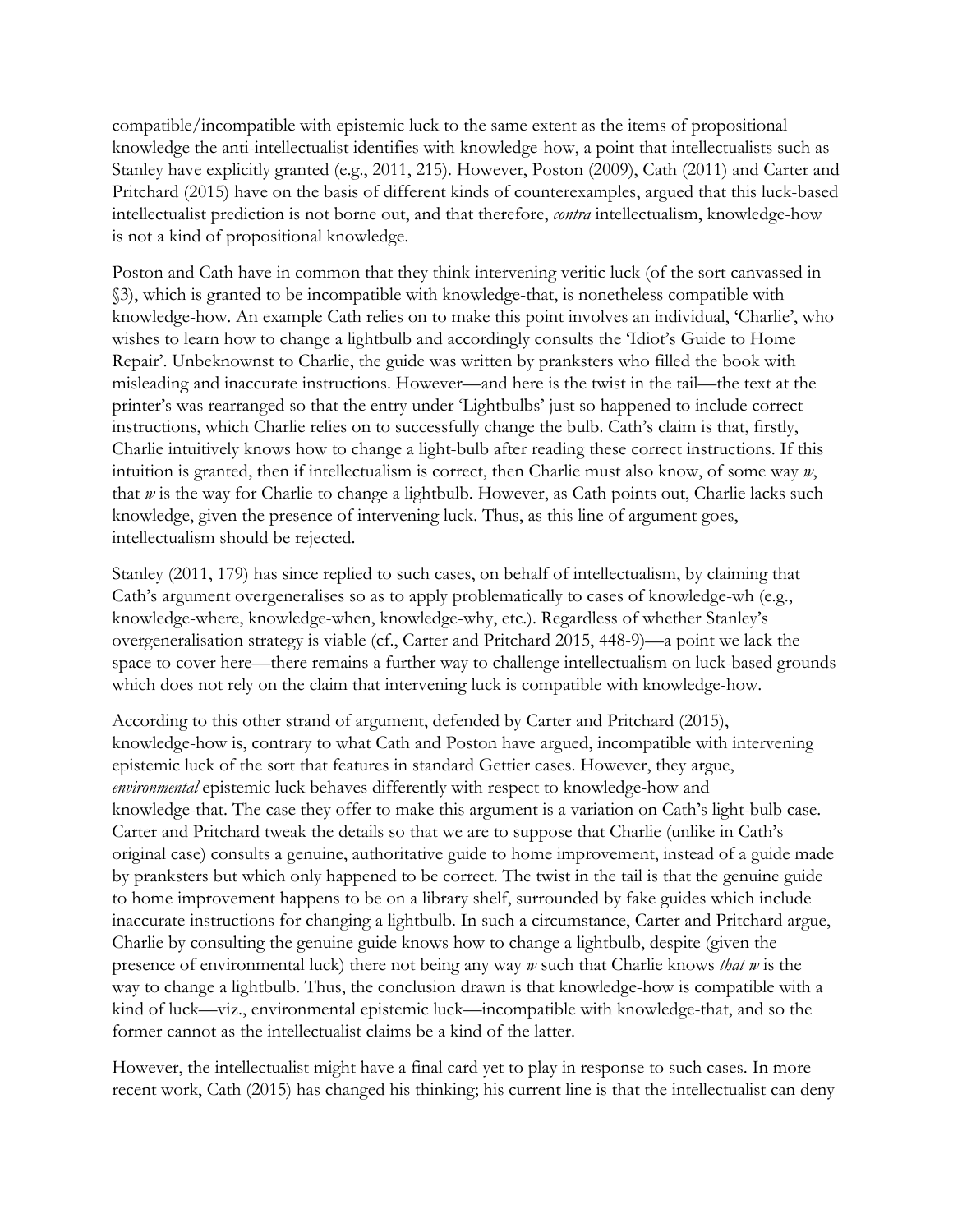that the kinds of cases considered in this section are counterexamples by rejecting the 'orthodox assumption that knowledge-that is *always* incompatible with Gettier-style luck'. It is open to the intellectualist, Cath claims, to maintain that while most kinds of propositional knowledge are incompatible with veritic epistemic luck, the propositional knowledge which the intellectualist identifies with knowledge-how is a special case of knowledge-that which is not. Such a retreat on behalf of the intellectualist, however, involves revisionary thinking about not just the anti-luck platitude, but also the nature of propositional knowledge.

#### **6. Epistemic luck and understanding**

Just as intellectualists about knowledge-how insist that knowledge-how is a kind of propositional knowledge, some epistemologists (e.g., Grimm 2006; Depaul and Grimm 2007; Sliwa 2015) working on understanding have defended a similar kind of reductionism according to which, as Paulina Sliwa (2015, 57) puts it, 'instances of understanding reduce to instances of knowing' (see Understanding). If this is correct, then to the extent that epistemic luck is incompatible with (propositional) knowledge, it should also be incompatible with understanding.

However, at this point, we find arguments which broadly parallel arguments surveyed against intellectualist accounts of knowledge-how as canvassed in §2. According to partial compatibilists, such as Pritchard (2008), understanding is compatible with environmental epistemic luck but incompatible with intervening epistemic luck.

Full compatibilists, such as Zagzebski (2001) and Kvanvig (2003) and, more recently, Riaz (2015), Rohwer (2014) and Morris (2012), take understanding to be compatible not only with environmental but also with intervening epistemic luck of the sort at play in standard Gettier cases. One much-discussed example case aimed at establishing this point is Jonathan Kvanvig's (2003, 197) 'Comanche case', in which Kvanvig invites us to imagine that one reads a book on the Comanche tribe, thereby acquiring a belief set about the Comanche's dominance of the Southern plains of North America between the 17th and 19th centuries. Kvanvig insists that understanding this subject matter, viz., the Comanche's dominance of the Southern plains, is retained (provided other conditions are met) even if it turns out that all the information in the book was Gettiered. If understanding is compatible with intervening luck in this way, and indeed if understanding is compatible with environmental epistemic luck (viz., as would be the case if a genuine book on the Comanche was consulted, but which happened to be surrounded by fakes) as Pritchard (2008) maintains, then there is reason to doubt that understanding is a kind of propositional knowledge.

One potential ambiguity in the literature on understanding and its relationship to epistemic luck concerns the distinction between *objectual understanding*, as one attains when one understands a subject matter or body of information, and *understanding-why*, as when one understands an explanation. These two kinds of understanding are often run together in the contemporary debate about the compatibility of understanding with epistemic luck. While objectual understanding and understanding-why might behave exactly the same *vis-à-vis* epistemic luck, it is a theoretical possibility that they do not. For further discussion on the differences between these two species of understanding and how they interface with epistemic luck, see Gordon (2016).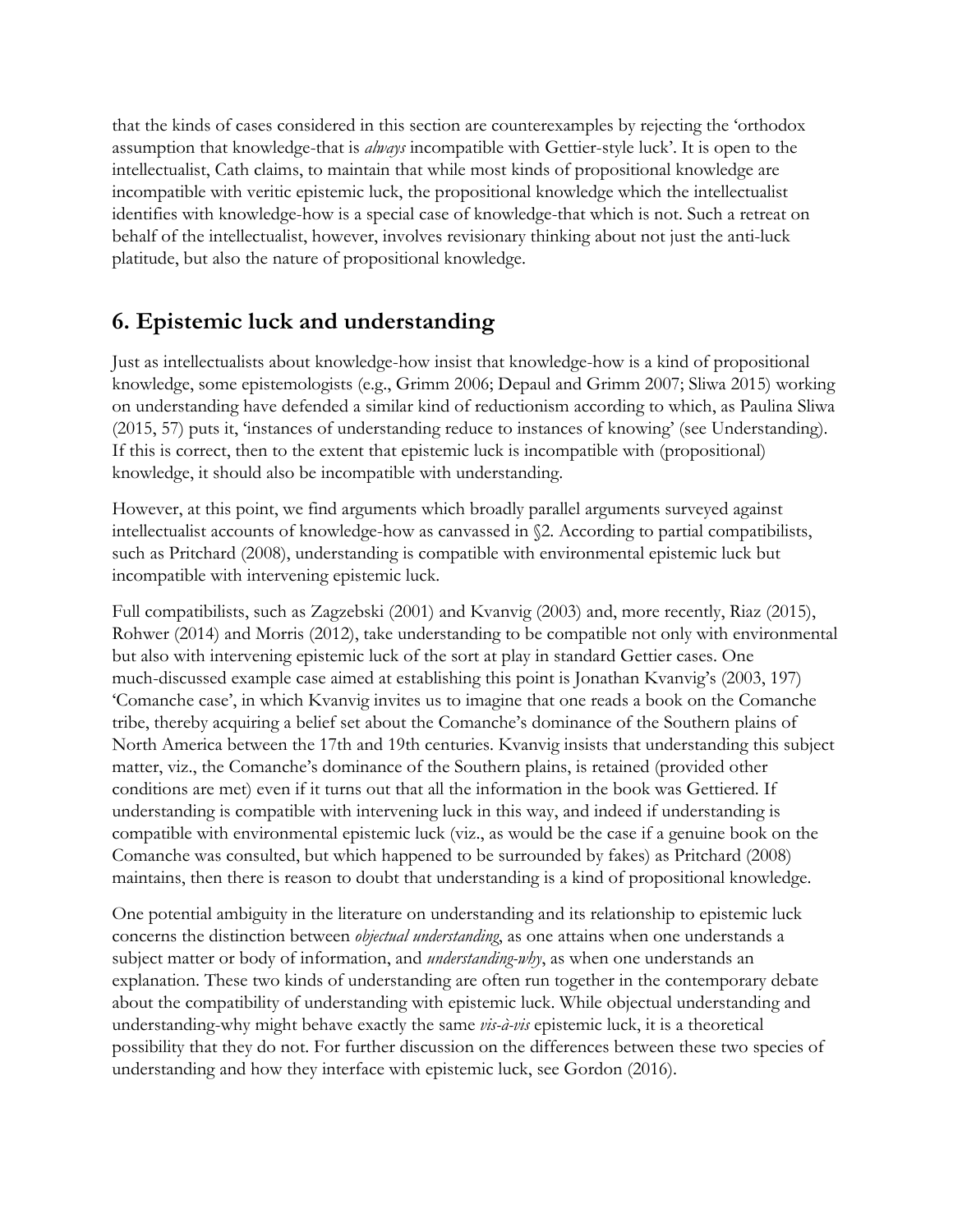## **7. Epistemic luck and epistemic risk**

Pritchard (2017) and Broncano-Berrocal (2015) argue that the concepts of luck and risk are basically coextensive. The only differences are, firstly, that while luck can be positive or negative, risk has a negative connotation; secondly, we typically do not talk of low levels of luck, but we can talk of low levels of risk. Putting these two minor differences aside, they account for luck and risk in the same terms. More specifically, and in keeping with the lack of control account of luck, Broncano-Berrocal (2015) argues that an *agent* is at risk with respect to (the possible of occurrence of) an event just in case it is beyond their control. By contrast, in keeping with the modal view of luck, Pritchard (2017b) thinks that an *event* is at risk of occurring just in case it would occur in at least some close possible worlds. Far from being incompatible, Broncano-Berrocal's lack of control account and Pritchard's modal view capture two complementary aspects of the notion of risk: the risk that an event has of occurring—or *event-relative risk*—and the risk at which an agent is with respect to an event—or *agent-relative risk*.

If there exists a close relationship between luck and risk, it is natural to think that there also exists a close relationship between epistemic luck and epistemic risk. In this sense, Pritchard (2017b) characterises beliefs that are true by luck (i.e., veritically lucky beliefs) as beliefs that are formed in an epistemically risky fashion. In other words, lucky true beliefs are beliefs that were at risk of being false, or in modal terms, beliefs that turn out false in close possible worlds in which the agent forms them in the same way as in the actual world.

Pritchard argues that moving from an anti-luck epistemology (i.e., an epistemology that essentially aims at eliminating knowledge-undermining luck; see Modal epistemology) to an anti-risk epistemology (i.e., an epistemology that aims at eliminating epistemic risk) helps shed some light on environmental epistemic luck. In particular, there is an increasing tendency to accept that propositional knowledge is compatible with environmental luck. After all, unlike beliefs that fall short of knowledge due to intervening luck, beliefs that are environmentally lucky are true because of an exercise of cognitive ability (in the barn façade case, Henry successfully exercises his visual abilities). But Pritchard contends that since intervening and environmental luck involve the same levels of (modally understood) epistemic risk, the claim that environmental luck is compatible with knowledge translates as the claim that knowledge tolerates high levels of epistemic risk, a thesis that many epistemologists would consider considerably more controversial than the former claim.

### **References**

Ballantyne, Nathan 2014. 'Does Luck Have a Place in Epistemology?' *Synthese* 191: 1391–1407.

[Argues against the view that exploring the nature of luck is helpful in theorizing about knowledge.]

Baumann, Peter. 2014. 'No Luck With Knowledge? On a Dogma of Epistemology'. *Philosophy and Phenomenological Research* 89 (3): 523–51.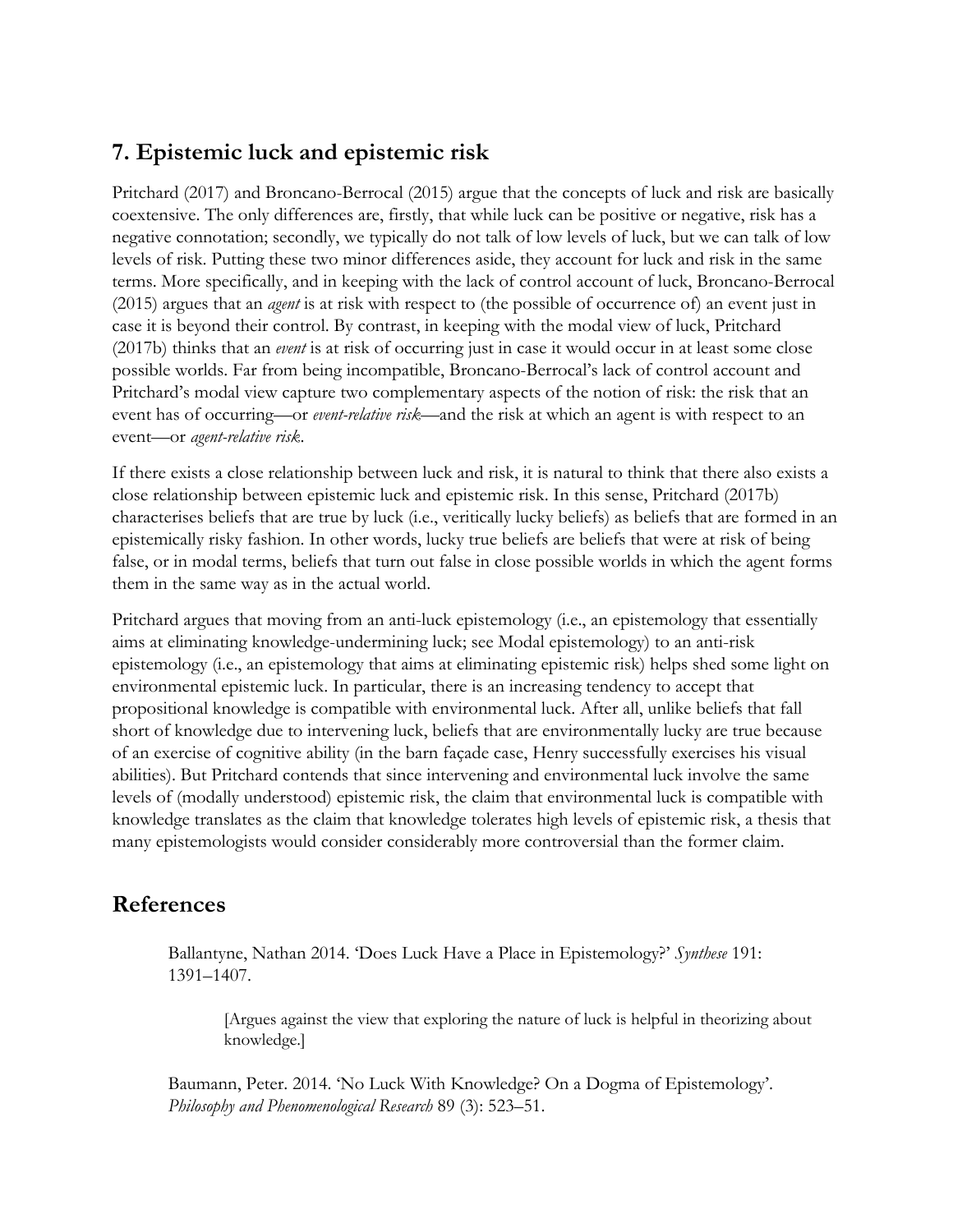[Defends 'lucky knowledge' and on this basis claims the anti-luck platitude as it is ordinarily embraced in epistemology should be rejected.]

Broncano-Berrocal, Fernando. 2015. 'Luck as Risk and the Lack of Control Account of Luck'. *Metaphilosophy* 46 (1): 1–25.

[Puts forward a lack of control account of luck in terms of the concept of risk]

———. 2016. 'Luck'. *Internet Encyclopedia of Philosophy*.

[Overview of current theories of luck]

Carter, J. Adam, and Martin Peterson. 2016. 'The Modal Account of Luck Revisited'. *Synthese*, March, 1–10. doi:10.1007/s11229-016-1047-7.

[Defends a version of the modal account of luck that is claimed to overcome objections that face more traditional formulations.]

Carter, J. Adam, and Duncan Pritchard. 2015. 'Knowledge-How and Epistemic Luck'. *Noûs* 49 (3): 440–53.

[Argues that knowledge-how is incompatible with environmental epistemic luck and on this basis challenges reductive intellectualist accounts of knowledge-how.]

Cath, Yuri. 2011. 'Knowing-How without Knowing-That'. In *Knowing How: Essays on Knowledge, Mind and Knowing How: Essays on Knowledge, Mind and Action*, edited by John Bengson and Marc Moffett, 113–35. Oxford: Oxford University Press.

[Challenges intellectualism about knowledge-how on the basis of examples involving intervening epistemic luck.]

———. 2015. 'Revisionary Intellectualism and Gettier', *Philosophical Studies,* 172(1): 7–27.

[Argues for the revisionary version of intellectualism according to which knowledge-how is a

kind of knowledge-that, while rejecting the view that all kinds of propositional knowledge must exclude luck.]

Chisholm, Roderick. 1989. *Theory of Knowledge* (3rd ed.). Englewood Cliffs, NJ: Prentice Hall.

[Classic overview of issues in epistemology, from a broadly internalist perspective.]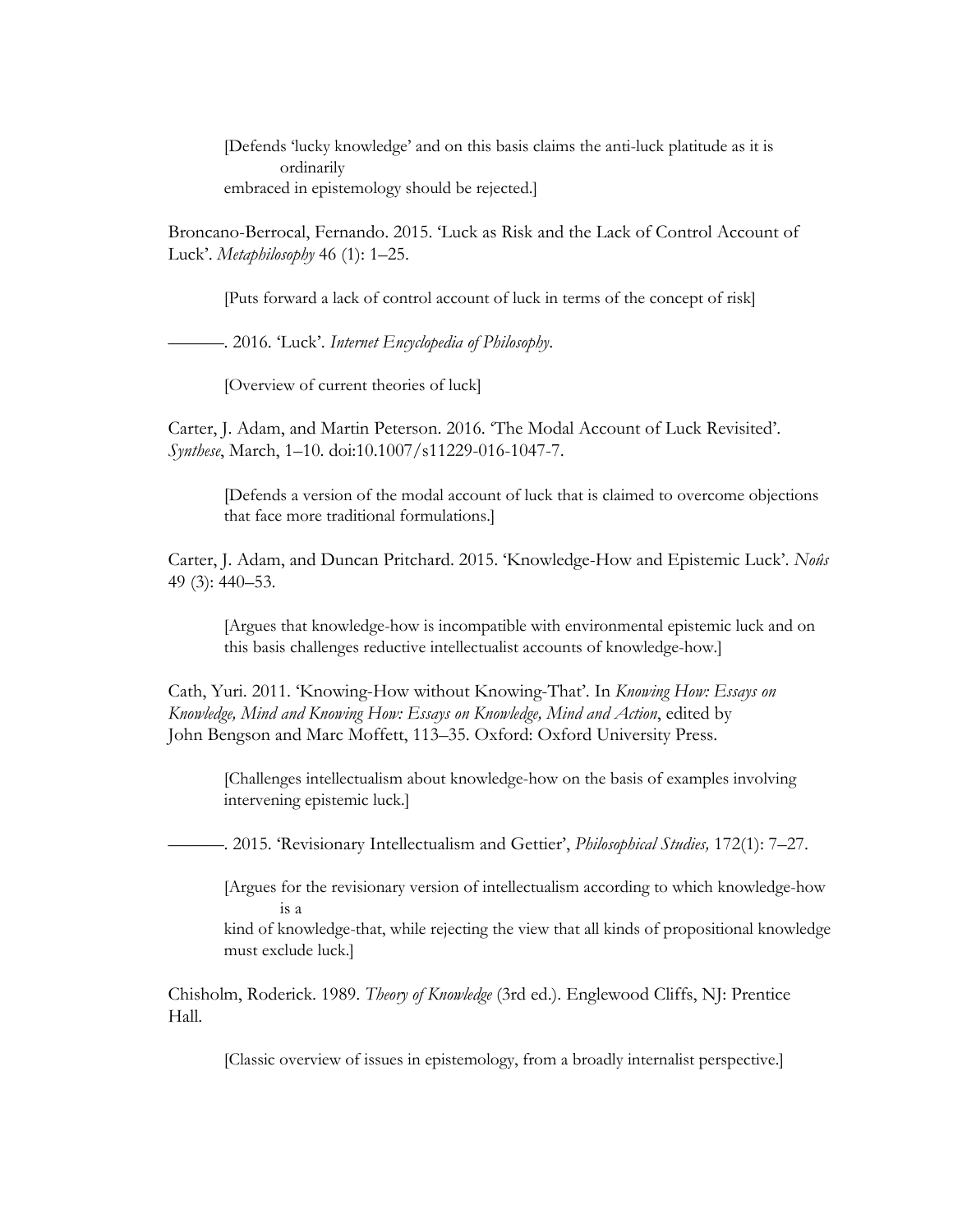Colaço, David, Wesley Buckwalter, Stephen Stich, and Edouard Machery. 2014. 'Epistemic Intuitions in Fake-Barn Thought Experiments', *Episteme* 11(02): 199-212.

[Reports experimental results to the effect that folk are disinclined to attribute knowledge in barn façade cases.]

Coffman, E. J. 2009. 'Does luck exclude control?' *Australasian Journal of Philosophy* 87: 499–504.

[Argues for a specific way to understand the notion of control and defends a corresponding lack of control account of luck]

Dancy, Jonathan. 1985. *An Introduction to Contemporary Epistemology*. B. Blackwell.

[Introduces central issues in epistemology, including Gettier cases.]

DePaul, Michael and Stephen Grimm. 2007. 'Review Essay on Jonathan Kvanvig's *The Value of Knowledge and the Pursuit of Understanding*. *Philosophy and Phenomenological Research*, 74: 498–514.

[Suggests that understanding, contra Kvanvig, is a kind of propositional knowledge.]

Ginet, Carl. 1975. *Knowledge, Perception, and Memory*. D. Reidel Pub. Co.

[Features the original barn façade thought experiment, which is sometimes attributed to Goldman who concedes that this case refutes his previous causal theory of knowing.]

Goldman, Alvin I. 1967. 'A Causal Theory of Knowing'. *The Journal of Philosophy* 64 (12): 357–72.

[Goldman's first classic paper defending an externalist approach in epistemology. The view defended here is later rejected due to its susceptibility to barn-façade counterexamples.]

———. 1976. 'Discrimination and Perceptual Knowledge'. *Journal of Philosophy* 73 (20): 771–91.

[Classic paper defending Goldman's signature reliabilist account of epistemic justification.]

Gordon, Emma C. 2016. 'Understanding in Epistemology', *Internet Encyclopedia of Philosophy.*

[Provides an overview to issues central to understanding in epistemology. Focuses on various points of contact between understanding and knowledge, including their comparative susceptibility to being undermined by epistemic luck.]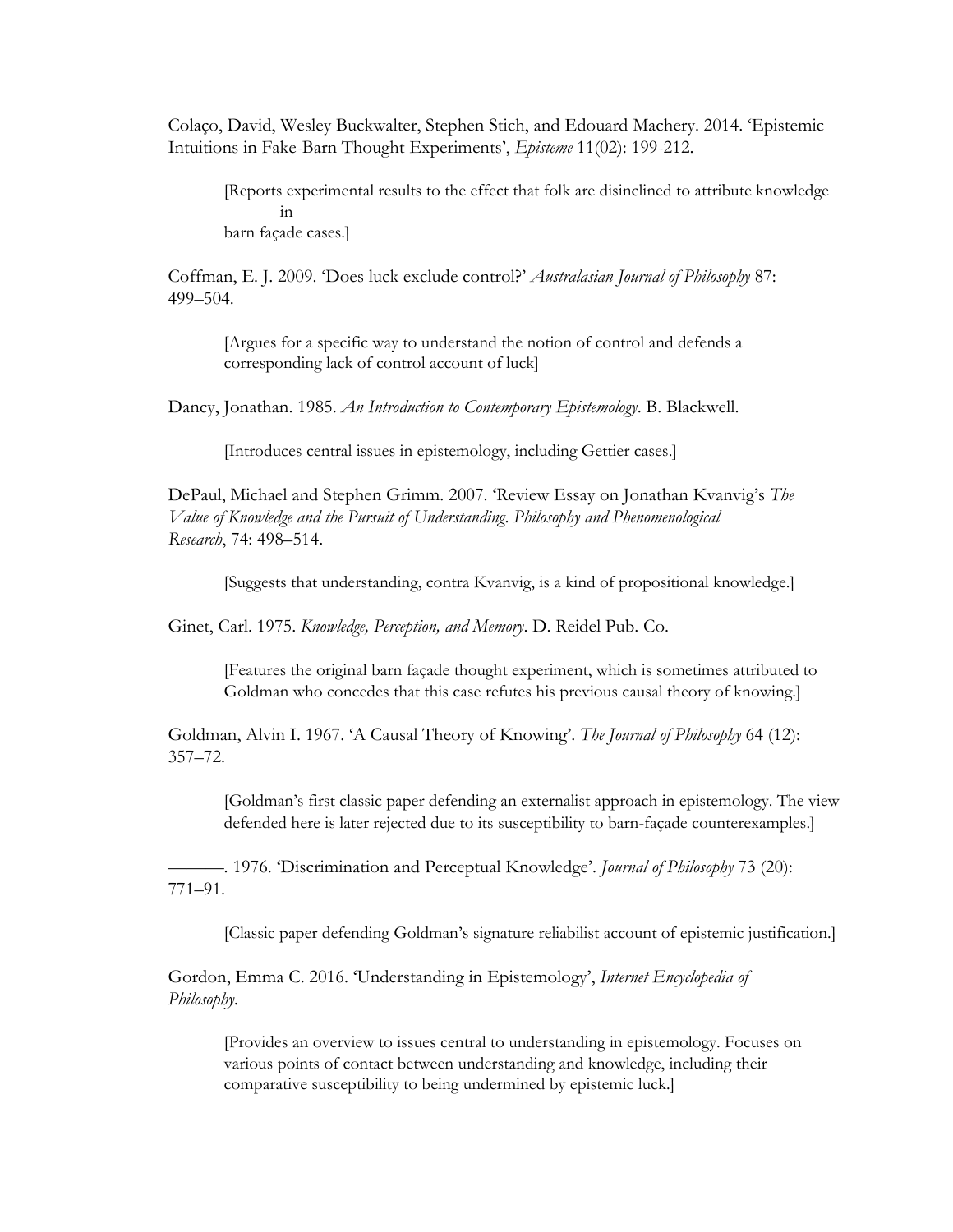Grimm, Stephen. 2006. 'Is Understanding a Species of Knowledge?' *British Journal for the Philosophy of Science*, 57: 515–535.

[Grimm's earliest position on understanding, which claims that understanding is a kind of propositional knowledge.]

Haddock, Adrian, Alan Millar, and Duncan Pritchard. 2010. *The Nature and Value of Knowledge: Three Investigations*. Oxford University Press.

[Contains three independent discussions which explore issues about the nature and value of knowledge, including Pritchard's defence of a revisionary approach to the value problems for knowledge.]

Hales, Steven D. 2014. 'Why Every Theory of Luck Is Wrong'. *Noûs*.

[Proposes counterexample cases for extant theories of luck, including moral and lack of control accounts.]

Hetherington, Stephen 1998. 'Actually Knowing', *The Philosophical Quarterly* 48(193): 453-469.

[Rejects the anti-luck platitude on the basis of the Epistemic Counterfactuals Fallacy.]

———. 2013. 'Knowledge Can Be Lucky'. In *Contemporary Debates in Epistemology*, edited by Matthias Steup and John Turri, 164. Blackwell.

[Defends, *contra* Pritchard, the view that knowledge is compatible with epistemic luck.]

Horvath, Joachim, and Alex Wiegmann. 2017. 'Intuitive Expertise and Intuitions about Knowledge', *Philosophical Studies*, 1-26. doi: 10.1007/s11098-016-0627-1

[Reports experimental results which compare folk versus expert judgments about barn façade cases.]

Ichikawa, Jonathan Jenkins, and Matthias Steup. 2014. 'The Analysis of Knowledge'. In *The Stanford Encyclopedia of Philosophy*, edited by Edward N. Zalta, Spring 2014. [http://plato.stanford.edu/archives/spr2014/entries/knowledge-analysis/.](http://plato.stanford.edu/archives/spr2014/entries/knowledge-analysis/)

[Overview of the analysis of knowledge. Includes discussion of Gettier problems and surveys strategies of response.]

Kvanvig, J. 2003. *The Value of Knowledge and the Pursuit of Understanding*. Cambridge: Cambridge University Press.

[Seminal discussion of the *Meno* problem for the value of knowledge, and argues that understanding has an epistemic value that is not shared by epistemic standings that fall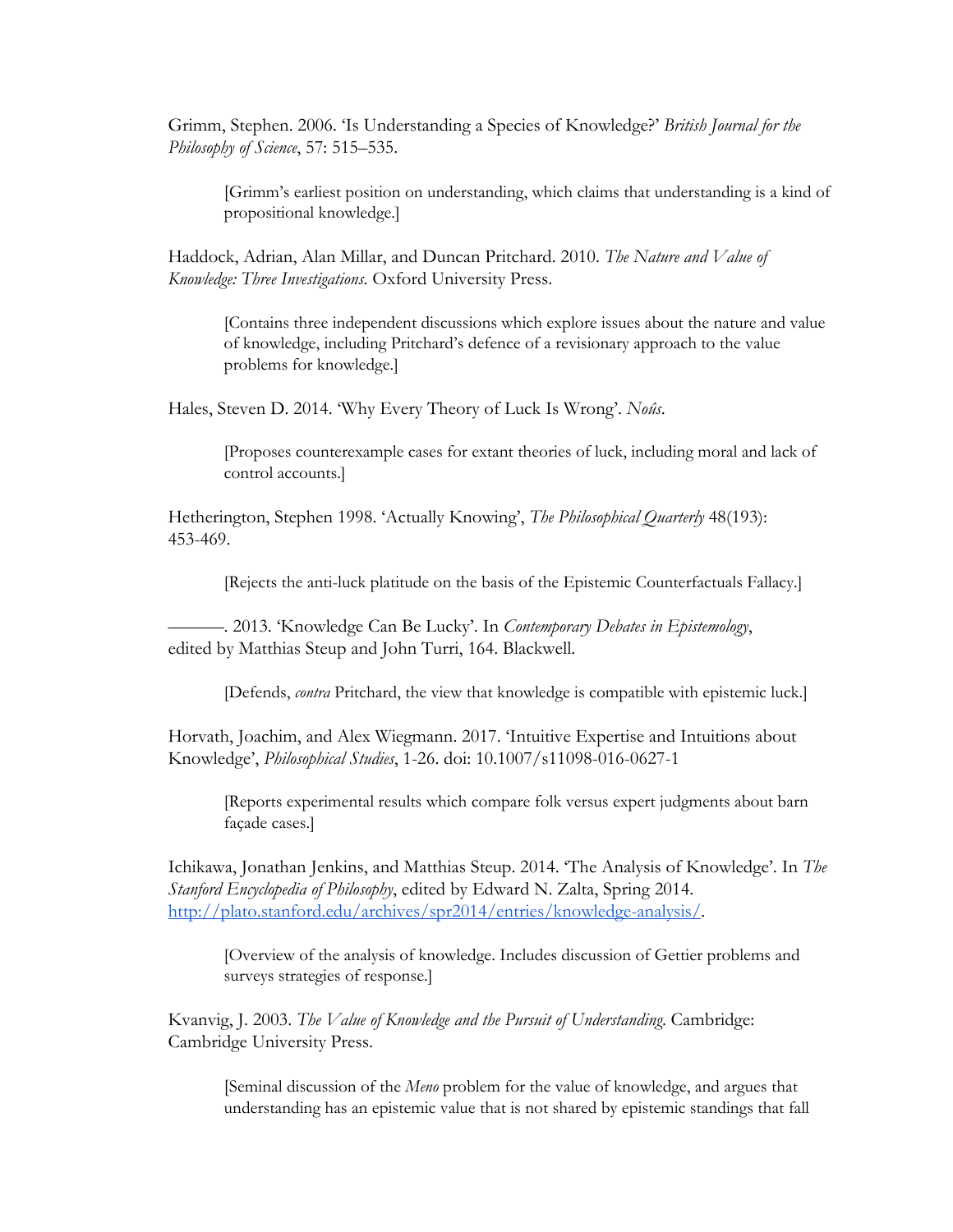short.]

Lackey, Jennifer. 2008. 'What Luck Is Not'. *Australasian Journal of Philosophy* 86 (2): 255–2013.

[Raises influential counterexamples to lack-of-control and modal accounts of luck.]

Latus, Andrew. 2003. 'Constitutive luck'. *Metaphilosophy* 34: 460–475.

[Defends a hybrid account of luck that features a subjective probabilistic and a lack of control condition.]

Madison, Brent JC. 'Combating Anti Anti-Luck Epistemology', *Australasian Journal of Philosophy* 89(1) (2011): 47-58.

[Defends the anti-luck platitude by challenging arguments by Hetherington claiming that knowledge can be lucky.]

McKinnon, Rachel. 2014. 'You Make Your Own Luck'. *Metaphilosophy* 45: 558–577.

[Addresses the question of what is for people to create their own luck and criticises the distinction between intervening and environmental epistemic luck]

Morris, Kevin. 'A Defense of Lucky Understanding', *British Journal for the Philosophy of Science* 63: 357-371.

[Argues that understanding is fully compatible with epistemic luck, contrary to propositional knowledge.]

Poston, Ted. 2009. 'Know-How to Be Gettiered?' *Philosophy and Phenomenological Research* 79 (3): 743–47.

[Claims that Gettier-cases featuring intervening luck cannot be constructed for knowledge-how, and on this basis concludes that knowledge-how is not a kind of knowledge-that.]

Pritchard, Duncan. 2017a. 'Knowledge, Luck and Virtue: Resolving the Gettier Problem'. In *The Gettier Problem*, edited by C de Almeida, R Borges, and P Klein. Oxford: Oxford University Press.

[Articulates the role of luck in the diagnosis of Gettier cases and their import for theories of propositional knowledge.]

———. 2017b. 'Epistemic Risk'. *Journal of Philosophy*.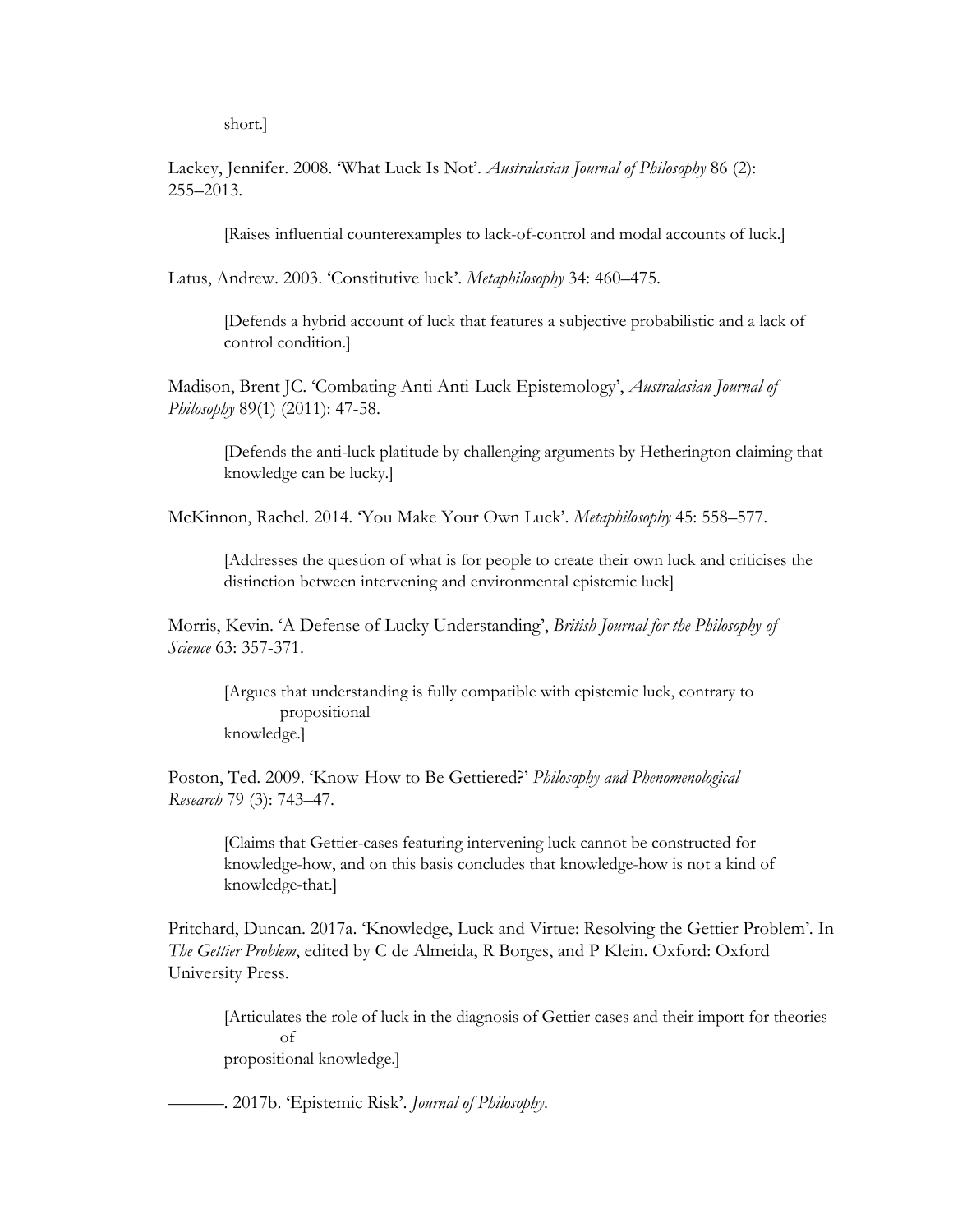[Marks a transition from epistemic luck to epistemic risk, by arguing that the claim that knowledge excludes the former can helpfully be reconstrued as the claim that knowledge excludes the latter.]

———. 2005. *Epistemic Luck*. Oxford: Oxford University Press.

[Seminal discussion of the place of luck in the theory of knowledge. Defends a safety condition on knowledge.]

———. 2007. 'Anti-Luck Epistemology'. *Synthese* 158: 277–97.

[Builds upon arguments from *Epistemic Luck* and sharpens the project of theorising about the

nature of knowledge by taking as a starting point the thesis that knowledge excludes luck.]

———. 2008. 'Knowing the Answer, Understanding, and Epistemic Value', *Grazer Philosophische Studien*, 77: 325–339.

[Rejects the position that understanding is a kind of knowledge by showing how each standing can be present without the other.]

———. 2009. 'Knowledge, Understanding and Epistemic Value'. *Royal Institute of Philosophy Supplement* 64: 19–43.

[Defends the view that understanding is more valuable than propositional knowledge because the former but not the latter essentially involves finally valuable cognitive achievement.]

-. 2015. 'The Modal Account of Luck'. In *The Philosophy of Luck*, edited by Duncan Pritchard and Lee Whittington. Routledge.

[Articulates the modal account of luck and defends this account against some recent objections.]

Pritchard, Duncan, and Lee Whittington, eds. 2015. *The Philosophy of Luck*. John Wiley and Sons.

[Collection of recent papers on the topic of the philosophy of luck, broadly construed.]

Rescher, Nicholas. 2014. 'The Machinations of Luck'. *Metaphilosophy* 45: 620–626.

[Defends the objective probabilistic account of luck and draws a distinction between actual and apparent luck.]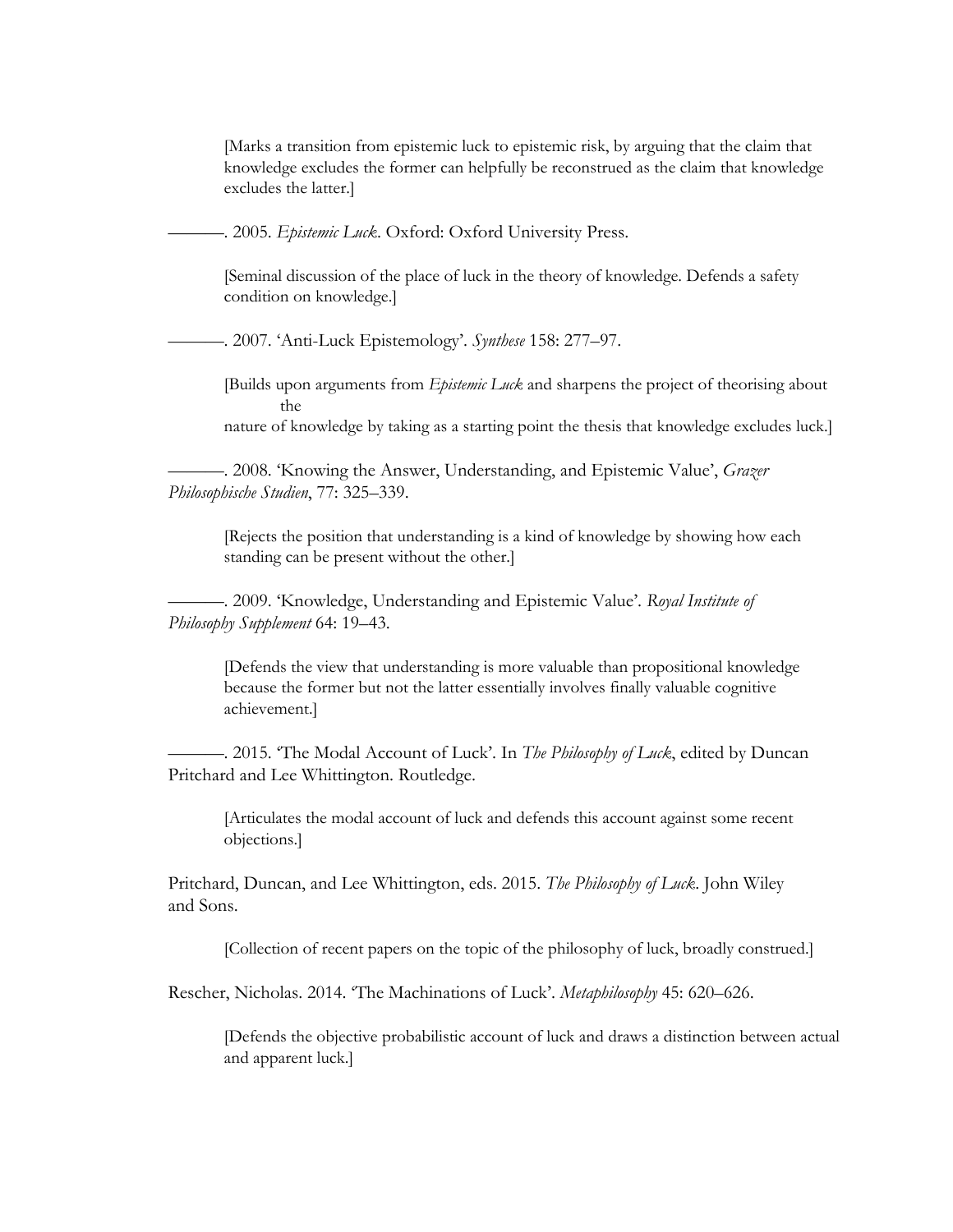Riaz, Amber. 2015. 'Moral Understanding and Knowledge', *Philosophical Studies* 172(2): 113-128.

[Argues that understanding is fully compatible with epistemic luck.]

Riggs, W. 2009. 'Luck, Knowledge and Control'. In *Epistemic Value*, edited by A. Haddock, A. Millar, and D. Pritchard. Oxford: Oxford University Press.

[Defends a lack-of-control account of luck as well as its relevance in epistemology.]

Rohwer, Yasha. 2014. 'Lucky Understanding Without Knowledge', *Synthese* 191: 945-959.

[Defends the view that understanding can be lucky in ways that propositional knowledge is not.]

Sliwa, Paulina. 2015. 'IV—Understanding and Knowing', *Proceedings of the Aristotelian Society* 115(1): 57-74.

[Argues that understanding is a species of propositional knowledge and challenges recent arguments by Pritchard and others which claim that understanding is compatible with epistemic luck in ways that propositional knowledge is not.]

Stanley, Jason. *Know How.* Oxford: Oxford University Press.

[Sustained defence of intellectualism about knowledge-how; maintains that considerations about epistemic luck do not show knowledge-how to come part with the items of propositional knowledge the intellectualist identifies with knowledge-how.]

Stanley, Jason and Timothy Williamson (2001). 'Knowing How', *Journal of Philosophy* 98: 411–44.

Influential early defence of intellectualism on the basis of linguistic arguments.

Turri, John, Wesley Buckwalter and Peter Blouw. 2014. 'Knowledge and Luck', *Psychonomic Bulletin & Review*. doi:10.3758/s13423-014-0683-5

[Reports experimental results according to which folk judge knowledge-that to be present in barn-façade style cases.]

Turri, John. 2016. 'Knowledge and Assertion in "Gettier" Cases', *Philosophical Psychology*. <http://doi.org/10.1080/09515089.2016.1154140>

[Defends on experimental grounds the knowledge norm of assertion against objections on the basis of assertions of Gettiered-beliefs].